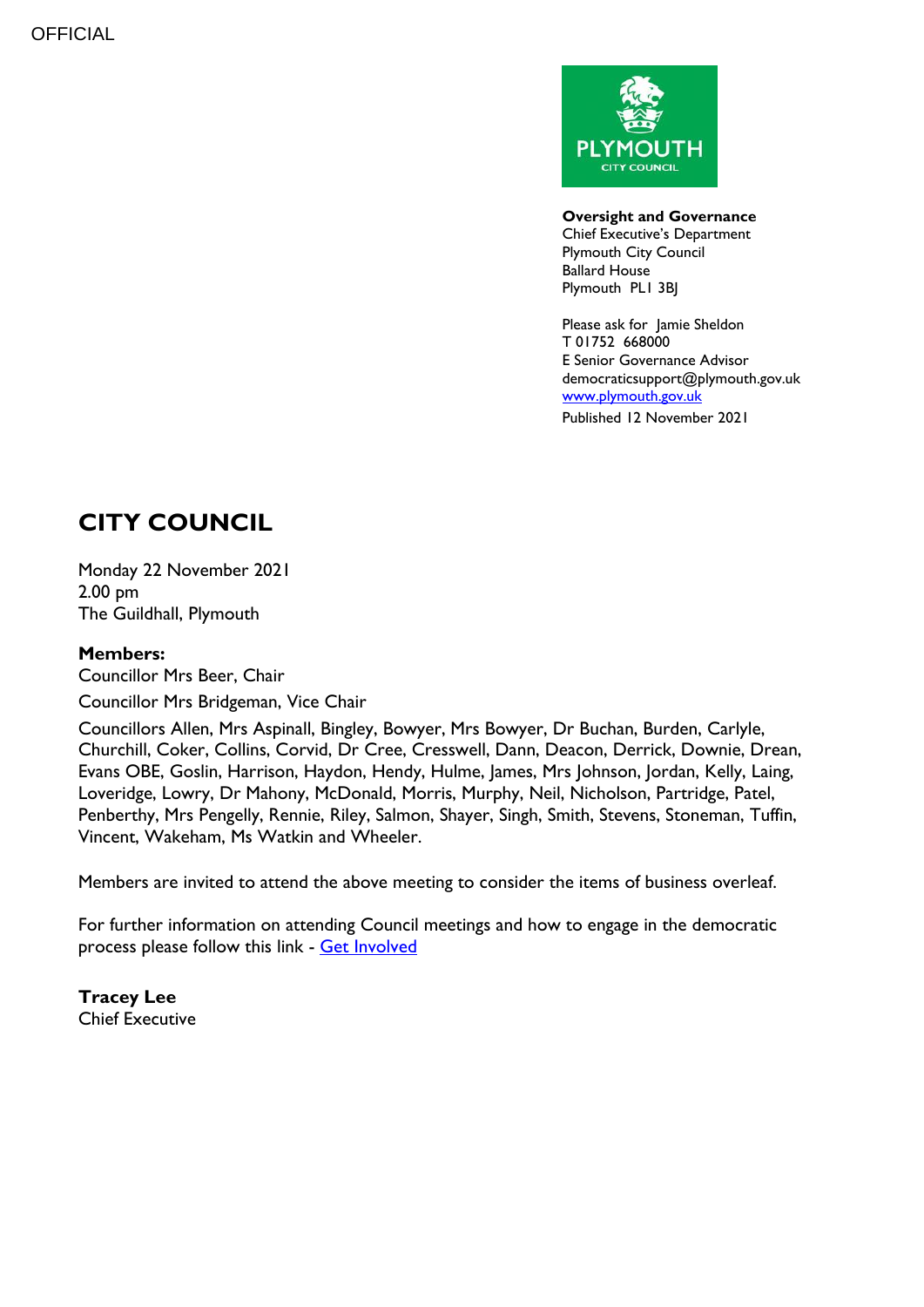## **City Council**

#### **Agenda**

#### **1. Apologies**

To receive apologies for absence submitted by councillors.

#### **2. Minutes (Pages 1 - 20)**

To approve and sign the minutes of the meetings as a correct record -

- 13 September 2021;
- 13 September 2021 (EGM).

#### **3. Declarations of Interest:**

#### **4. Appointments to Committees, Outside Bodies etc**

The Assistant Chief Executive will submit a schedule of vacancies on committees, outside bodies etc and of changes notified to us.

#### **5. Announcements**

- (a) To receive announcements from the Lord Mayor, Chief Executive, Service Director for Finance or Head of Legal Services;
- (b) To receive announcements from the Leader, Cabinet Members or Committee Chairs.

#### **6. Questions by the Public**

To receive questions from and provide answers to the public in relation to matters which are about something the council is responsible for or something that directly affects people in the city, in accordance with Part B, paragraph 11 of the Constitution.

Questions, of no longer than 50 words, can be submitted to the Democratic Support Unit, Plymouth City Council, Ballard House, West Hoe Road, Plymouth, PL1 3BJ, or email to [democraticsupport@plymouth.gov.uk.](mailto:DEMOCRATICSUPPORT@PLYMOUTH.GOV.UK) Any questions must be received at least five complete working days before the meeting.

| 7. | <b>Gambling Statement of Principles (Gambling Policy)</b> | $(Pages 21 -$<br>100   |
|----|-----------------------------------------------------------|------------------------|
| 8. | <b>City Council meeting dates 2022 - 23</b>               | (Pages $101 -$<br>102) |